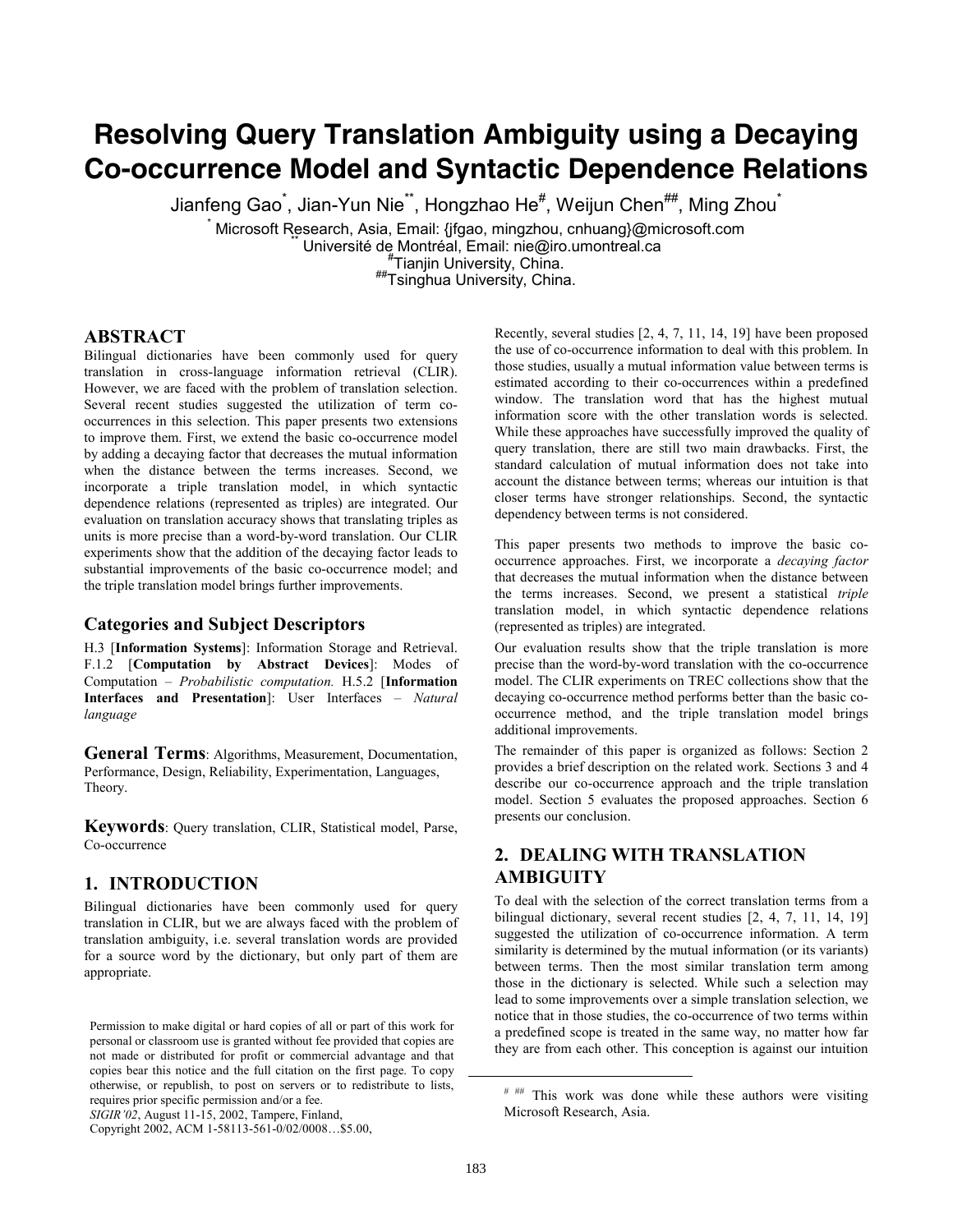that the strength of the underlying relation is stronger when the distance between the two terms is shorter. Therefore, we will extend the previous methods by incorporating a decaying factor that decreases the mutual information when the distance between the terms increases. A similar idea has been applied successfully to statistical language modeling [5], showing improved performance of the cache language model. We expect similar improvements on CLIR, and this will be confirmed by our experiments.

While there is little research on using syntactic approaches for resolving translation ambiguity for CLIR, linguistic structures have been successfully exploited in other applications. For example, in [12], syntactic dependency was exploited for resolving word sense ambiguity. A term similarity measure based on triples was first proposed in [13]. [18] extended this measure to a cross-language term similarity term, and presented a statistical translation model for collocation translation. This model is adopted in this study for triple translations.

Another problem of simple dictionary approaches is the poor coverage of the dictionary. We demonstrate that the use of the triple translation model provides an interesting alternative solution to this problem.

In this paper, we focus the use of co-occurrence model and triple model for query translation. In our CLIR experiments, the query translation process may be summarized as follows:

- (1) Triples are first identified in English (source language) queries using a dependency parser.
- (2) The translation of the identified triples is determined using a triple translation model, which is trained on unrelated English and Chinese corpora.
- (3) The remaining words in the query are translated as terms by the decaying co-occurrence model, which determine the best translation term among all those stored in the dictionary.

# **3. USING CO-OCCURRENCE INFORMATION FOR TRANSLATION SELECTION**

# **3.1 Principle of the basic co-occurrence approach**

A correct translation word is the one that fits well the context of the whole sentence. The original sentence (or query) reflects well the context of the sentence; but it would be difficult to find a way to directly compare a translation word with the original sentence, unless there is a similarity measure between words across languages. Another possible way is to consider that all the translation words selected for the other words of the source sentence form an alternative specification of the context. Then a good translation word is the one that has a high *cohesion* with the other translation words. The advantage of this alternative approach is that there is no need to have a cross-language word comparison. Only relationships between words of the same language are used. They can be obtained through their cooccurrences in a monolingual text corpus. This is the principle of co-occurrence approach to translation selection. It can also be expressed as follows: correct translations of query words tend to

co-occur in the target language and incorrect translations do not [2]. A similar principle is also used in [14].

## **3.2 Decaying Co-occurrence Model**

The basic co-occurrence approach uses mutual information (or its variants) as term similarity. Mutual information is defined as follows:

$$
MI(x, y) = P(x, y) * log(\frac{P(x, y)}{P(x) * P(y)})
$$
\n(1)

where

$$
P(x, y) = \frac{C(x, y)}{\sum_{x', y'} C(x', y')}, \text{ and } P(x) = \frac{C(x)}{\sum_{x'} C(x')}.
$$

Here  $C(x, y)$  is the frequency of co-occurrences of terms *x* and *y* within predefined windows (e.g. sentences) in the collection, *C(x)* is the number of occurrences of term *x* in the collection.

We observe that any co-occurrence within the windows is treated in the same way, no matter how far they are from each other. In reality, we find that closer words usually have stronger relationships, thus should be more similar. Therefore, we add a distance factor  $D(x, y)$  in the mutual information calculation. This factor decreases exponentially when the distance between two terms *x* and *y*, increases, i.e.

$$
D(x, y) = e^{-\alpha^*(Dis(x, y) - 1)},
$$
\n(2)

where  $\alpha$  is the decay rate, which is determined empirically (see Section 3.3), and  $Dis(x, y)$  is the average distance between *x* and *y* in the corpus.

Term similarity in the extended co-occurrence model consists of two components: (1) the mutual information  $MI(x, y)$  as defined before, and (2) the decaying factor  $D(x, y)$ :

$$
SIM(x, y) = MI(x, y) * D(x, y).
$$
 (3)

The cohesion between a term *x* and a set *T* of other terms is estimated as follows:

$$
Cohesion (x, T) = \log(\sum_{y \in T} SIM (x, y)) . \tag{4}
$$

In query translation, each source word is translated by one target word. The internal cohesion of a set of target words is the sum of the cohesions of each target word with all the other target words. The set with the highest internal cohesion is selected as the query translation.

Finding an optimal set of translation words may be computationally very costly. Therefore, an approximate greedy algorithm has been proposed in [8] to select the best set. We use the same algorithm here.

# **3.3 Model Estimation and Evaluation in Monolingual IR**

The decaying co-occurrence model is estimated on a collection of Chinese newspaper articles consisting of approximately 80 million characters. To investigate the effectiveness of the decaying model, we performed a preliminary test with query expansion in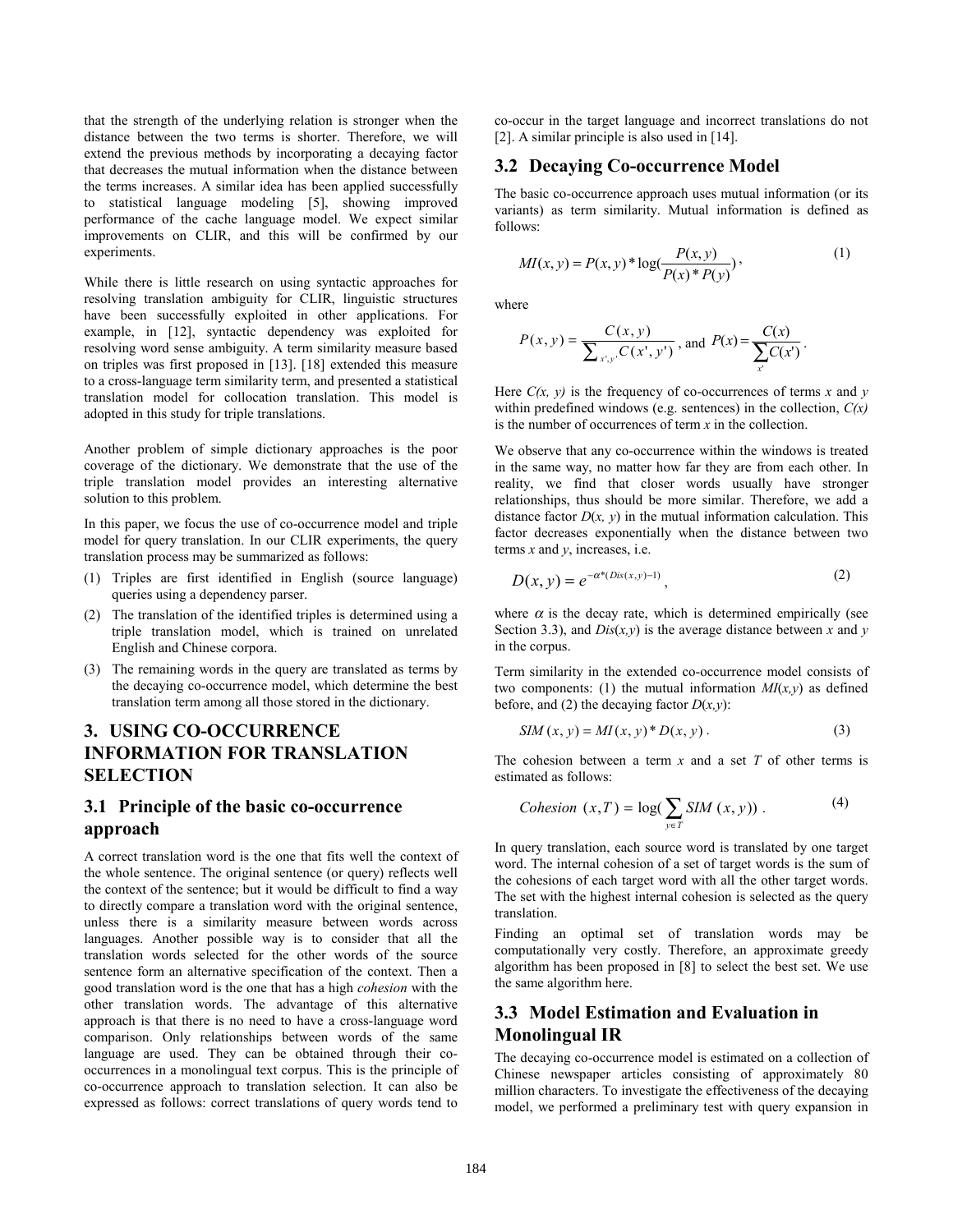monolingual IR. For each query term, we expand it by an additional term that has the highest cohesion value with the other words of the original query. This expansion task is very similar to the translation selection in CLIR. Therefore, it gives a good indication on the possible impact on query translation.

A Chinese synonym dictionary is generated for query expansion from the LDC bilingual dictionaries<sup>1</sup> as follows: For each Chinese term *c*, and each of its English translation *e*, we consider all the Chinese translations *c'* of *e* as synonyms of *c*.



**Figure 1**: The impact of decaying factor on query expansion

Our experiments are carried out on the TREC-9 Chinese collection [16]. Figure 1 shows the retrieval results with query expansion while the decay rate varies. It can be seen that the decaying co-occurrence model performs generally better than the basic co-occurrence model (when decay rate  $= 0$ ). With a decay rate of 0.8, we obtain the best performance of the average precision 23.3%, which is 5% better than the basic model. These experiments show that the decaying factor allows us to better distinguish strong and weak term relationships. As the problem of translation selection in CLIR is similar to this expansion task, we can expect a similar effect with the decaying factor. In our later experiments, the decay rate will be set to 0.8.

#### **4. THE USE OF TRIPLES**

The incorporation of triples is an attempt to take into account some syntactic dependences in translation selection. Our hypothesis is that strong syntactic dependences usually remain in the translations, and an ideal query translation should contain the same syntactic dependences as in the original query. Syntactic dependences also provide an additional criterion to the earlier cohesion measure: A good translation word should not only cooccur with other translation words, but also have the required syntactic dependence relations with them.

#### **4.1 Principle**

l

A triple represents a dependence relationship between two words, such as verb-object, subject-verb, and so on. We represent a triple as  $(w,r,w')$ , where *w* and *w'* are words and *r* is the dependence relation. It means that *w'* has an *r* relation with *w.* For example, (have, sub-verb, I) means that "I" is the subject of the verb "have". Figure 2 shows an English sentence and the triples that one can extract from it.

| <b>Sentence</b> | I have a brown dog.                                                                 |
|-----------------|-------------------------------------------------------------------------------------|
| <b>Triples</b>  | (have, sub-verb, I) (have, verb-obj, dog) (dog, adj-noun, brown) (dog, det-noun, a) |

**Figure 2**: Examples of Dependence relations or triples

Among all the dependence relations, we only consider the following four that can be detected precisely using our parser: (1) sub-verb, (2) verb-object, (3) adjective-noun, and (4) adverb $verb<sup>2</sup>$ .

It is our observation that there is a strong correspondence in dependence relations in the translation between English and Chinese, despite the great differences between the two languages. For example, a sub-verb relation in English (e.g. (have, sub-verb, I)) is usually translated into the same sub-verb relation in Chinese (e.g. (有, sub-verb, 我). This means, for an English triple *ETP* =  $(w_e, r_e, w_e')$ , the most likely Chinese translation should also be a triple  $CTP = (w_c, r_c, w_c)$ , where  $w_c$  and  $w_c$  are the Chinese translations of the English terms  $w_e$  and  $w_e'$ , respectively, and  $r_c$ is the Chinese counterpart of *re*.

# **4.2 Correspondence of Dependence Relations between English and Chinese**

To test the assumption of strong correspondence of dependence relations between Chinese and English, we used a word-aligned bilingual corpus, which consists of 60,000 pairs of Chinese and English sentences. The corpus was first parsed using an English and Chinese parser-  $NLP\overline{W}IN^3$ . The four types of dependency relationship were extracted. We analyzed the correspondence on dependence relations between Chinese and English. The results are shown in Table 1. As we can see, more than 80% of dependence relations of sub-verb, adj-noun, and adv-verb have one-one mappings between English and Chinese, while the mapping rate of verb-object is approximately 65%.

Further analyses showed that the mapping errors of verb-object occur in the following situations: (1) one single English verb maps a Chinese triple (e.g. read  $\rightarrow \frac{\pi}{2}$  [read] v | 书[book] o), or (2) an English verb-prep-object sequence maps a Chinese verb-object sequence (e.g. change-to-currency  $\rightarrow \mathbb{H}$ [use] v | 货币[currency] o). As the first case is not a triple translation, and will not affect the triple model, it is ignored. The second problem is quite common. In fact, the combination of verb-preposition in English is very often translated into a single verb in Chinese. If we consider such a combination in English as "verb", the mapping rate of verb-object is increased to more than 80% (see Table 1 – (\*) case). This is the way we will use to map verb-object patterns between Chinese and English.

 $\overline{a}$ 

<sup>1</sup> http://morph.ldc.upenn.edu/Projects/Chinese/.

<sup>&</sup>lt;sup>2</sup> Although noun-noun relation is also very important for IR and for appropriate translation of phrases, it is beyond the scope of this paper. Please see [8] for a detailed description of noun phrase detection and translation for CLIR.

<sup>&</sup>lt;sup>3</sup> NLPWIN parser is developed at Microsoft Research. It construct a parse tree fro a sentence, then a logical form. Triple is one of the logical forms.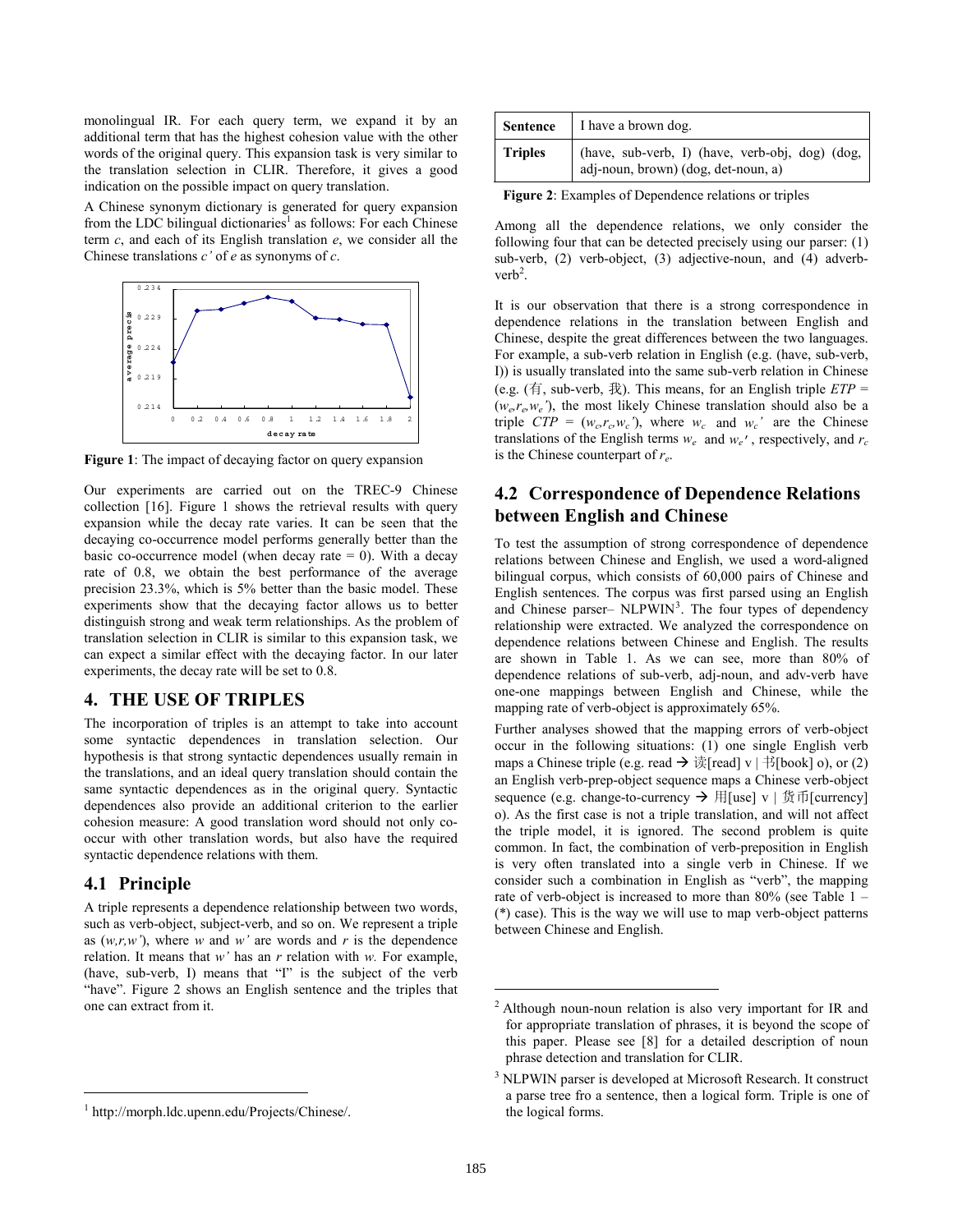So, globally, the mapping rate is generally higher than 80%. We can conclude that there is indeed a very strong correspondence between Chinese and English in the four dependence relations considered.

| Dependency $ sub-verb adj-noun adv-verb  verb-obj  verb-obj (*) $ |  |       |       |
|-------------------------------------------------------------------|--|-------|-------|
| Mapping Rate 81.2% 81.0% 80.9%                                    |  | 64.8% | 80.7% |

**Table 1**: Triple correspondence between Chinese and English

### **4.3 Triple Translation Model**

Given an English triple  $ETP = (w_e, r_e, w_e)$ , and the set of its candidate translating Chinese triples *CTP*, the best Chinese triple  $CTP^* = (w_c, r_c, w_c')$  is the one that maximizes the Equation below:

$$
CTP^* = \underset{CTP}{\text{arg max}} P(CTP | ETP)
$$
(5)  
= 
$$
\underset{CTP}{\text{arg max}} P(ETP | CTP) \times P(CTP)
$$
, (5)

where *P*(*ETP*|*CTP*) is the translation probability, *P*(*CTP*) is the *a priori* probability of words of the translated Chinese triple. *P*(*CTP*) can be determined using maximum likelihood estimation (MLE) by

$$
P(CTP) = \frac{|w_c, r_c, w_c'|}{|*,*,*|},
$$
\n(6)

where  $|w,r,w'|$  is the frequency count of the triple  $(w,r,w')$ . The wildcard symbol \* means that it can be any word/relation.

*P*(*ETP*|*CTP*) cannot be estimated directly because there is no large triple-aligned corpus available (the one we used in Section 4.2. is too small). Therefore, we assume that the translations of the English terms  $w_e$  and  $w_e'$ , and the English dependency relation  $r_e$ are independent, so *P*(*ETP*|*CTP*) can be decomposed as follows:

$$
P(ETP | CTP) = P(w_e, r_e, w_e' | w_c, r_c, w_c')
$$
  
=  $P(w_e | w_c) \times P(w_e' | w_c') \times P(r_e | r_c)$ . (7)

Notice that  $P(w_e|w_c)$  and  $P(w_e'|w_c')$  are translation probabilities within triples. They are different from the unrestricted probabilities such as the ones in IBM models [3].

Between the same dependence relation  $r_c$  and  $r_e$ ,  $P(r_e|r_c)$  could be estimated from Table 1. However, we do not have the statistics for different  $r_c$  and  $r_e$ . As the correspondence between the same dependence relation across English and Chinese is strong, we simply assume  $P(r_e|r_c) = 1$  for the corresponding  $r_c$  and  $r_e$  and  $P(r_e|r_c) = 0$  for the other cases.

The remaining elements to be estimated are the within-triple word translation probabilities  $P(w_e|w_c)$  and  $P(w_e'|w_c')$ . We further assume that they can be estimated by a similarity score (its estimation will be described later) between the words, i.e.

$$
P(w_e|w_c) \propto Sim(w_e, w_c),
$$

and  $P(w_e'|w_c') \propto Sim(w_e', w_c')$ .

Then Equation (7) can be rewritten as:

$$
P(ETP | CTP) \propto Score(ETP | CTP) \times P(r_e | r_c)
$$
  
= Sim(w\_e, w\_c) \times Sim(w\_e', w\_c') \times P(r\_e | r\_c), (8)

Now, the problem is the definition of  $Sim(w_e, w_c)^4$ . This is done by extending the approach of [13] which estimates the similarity  $Sim(w_1, w_2)$  for  $w_1$  and  $w_2$  in the same language. Let us first describe the approach of [13]. The basic idea is to consider all the dependence relations with a word *w* as forming its *dependence context*, denoted by *T*(*w*). For example, in Figure 2, the dependence context of "dog" consists of three triples, i.e.  $T("dog") = \{ (have, verb-obj, *,), (*, adj-noun, brown), (*, det$ noun, a)}. It is assumed that two words are likely to have similar meanings if their dependence contexts are identical. For the sake of simplicity, in what follows, we use (*r,w'*) to denote either (*\*,r,w'*) or (*w',r,\**).

Using an information-theoretic definition,  $Sim(w_1, w_2)$  is measured by the ratio between the amount of information needed to describe the commonality of  $w_1$  and  $w_2$  (denoted by *I*(*common*( $w_1, w_2$ ))) and the information needed to fully describe what  $w_1$  and  $w_2$  are (denoted by  $I(describe(w_1, w_2))$ ):

$$
Sim(w_1, w_2) = \frac{I(common(w_1, w_2))}{I(describe(w_1, w_2))}
$$
\n<sup>(9)</sup>

Let  $I(w,r,w')$  be the amount of information needed to describe a triple  $(w,r,w')$ , which is estimated by Equation  $(10)^5$ .

$$
I(w,r,w') = \log \frac{P(w \mid r, w')}{P(w \mid r)},
$$
\n(10)

where

$$
P(w | r, w') = \frac{|w, r, w'|}{|*, r, w|}, \text{ and}
$$

$$
P(w | r) = \frac{|w, r, *|}{|*, r, *|}.
$$

Then, assume that information can be additive,  $I(common(w_1, w_2))$ is calculated as the sum of the information contained in common triples belonging to both dependence context sets  $T(w_l)$  and *T(w2)*:

$$
\sum_{(r,w)\in T(w_1)\cap T(w_2)} (I(w_1,r,w)+I(w_2,r,w)) \tag{11}
$$

Similarly,  $I(describe(w_1, w_2))$  is calculated as the sum of the information contained in triples belonging to either dependency context sets  $T(w_1)$  or  $T(w_2)$ :

$$
\sum_{(r,w)\in T(w_1)} I(w_1,r,w) + \sum_{(r,w)\in T(w_2)} I(w_2,r,w) \tag{12}
$$

Now, let us explain how Equation (9) is extended in [18] to the cross-language word similarity *Sim*(*we,wc*).

The basic idea is the same: two words are similar if they occur in similar dependence contexts. Simply, for an English dependence context  $(r_e, w'_e)$ , a Chinese context  $(r_c, w'_c)$  is similar if  $r_c$ corresponds to  $r_e$ , and  $w'_c$  is a translation of  $w'_e$  stored in a bilingual dictionary. In this case, we call the Chinese dependence context a possible translation of the English dependence context.

The probability of such a translation may be estimated as  $P(w'_c|w'_e)^*P(r_c|r_e)$ , where  $P(w'_c|w'_e)$  is the translation probability from  $w_e$  to  $w_c$ . We assign an equal probability to all the  $w_c$ 

1

<sup>&</sup>lt;sup>4</sup> The definition is a simplified version of that in [18].

 $<sup>5</sup>$  This formula is slightly changed from that used in [13].</sup>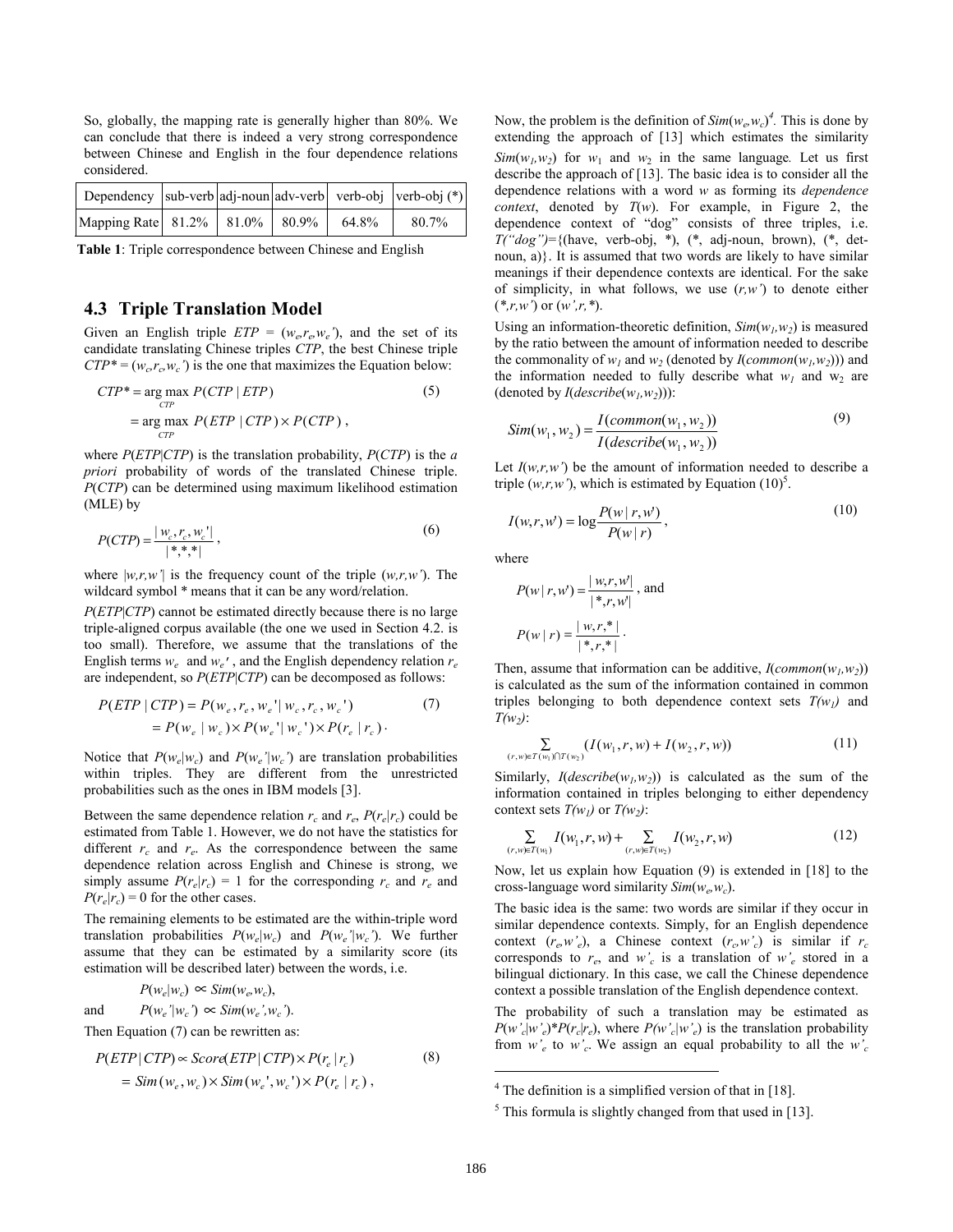stored in the bilingual dictionary for *w'<sub>e</sub>*, i.e.  $P(w'_c|w'_e) = 1/(4 \pi \sigma^2)$ translation words for  $w'_e$ ) if  $w'_c$  is a dictionary translation of  $w'_e$ ; otherwise,  $P(w'_c|w'_e) = 0$ .  $P(r_c|r_e)$  is estimated as before.

So, the cross-language commonality between  $w_e$  and  $w_c$  $I(\text{common}(w_c, w_e))$  is modified from Equation (11) as follows:

$$
\sum_{(r_c, w_c) \in T(w_c)} I(w_c, r_c, w_c') \times P(w_c' | w_e') \times P(r_c | r_e) + \sum_{(r_c, w_c) \in T(w_c)} I(w_c, r_c, w_c') \times P(w_c' | w_c') \times P(r_c | r_c)
$$
\n(13)

The descriptions of  $w_c$  and  $w_e$  are defined as before as follows:

$$
I(descript (wc)) = \sum_{(r,w) \in T(wc)} I(wc, r, w) \text{ and } (14)
$$

$$
I(describe (w_e)) = \sum_{(r,w) \in T(w_e)} I(w_e, r, w)
$$

# **4.4 Model Training**

One advantage of the triple translation model is that it can be trained on unrelated English and Chinese corpora. The triple model only requires the estimation of triple probabilities separately in the two languages, then through a bilingual dictionary and the assumption of strong correspondence of dependence relations, the whole triples in the two languages become related. There is a risk that unrelated triples in Chinese and English can be connected with this method. However, as the conditions that are used to make the connection are quite strong (i.e. possible words translations in the same triple structure), we believe that this risk, although exists, is not overwhelming. Our later experiments will show that the translation relations created among triples in this way bring significant benefits.

In our training, we used an English text corpus that contains articles published in the Wall Street Journal from 1987 to 1992, which amount to 750MB. The Chinese text corpus we used contains articles published in the People's Daily from 1980 to 1998. They amount to 1200MB. NLPWIN is used to extract triples in both corpora. Table 2 shows the number of different triples extracted.

As described in Section 4.3, for triple translation, two parameters have to be estimated:  $P(CTP)$  and  $Sim(w_e, w_c)$ . They are respectively estimated according to Equations (6) and Equations (13) and (14).

| Language | sub-verb   | adj-noun   | adv-verb   | verb-object |
|----------|------------|------------|------------|-------------|
| Chinese  | 26.773.214 | 14,707,246 | 10,191,300 | 22,259,701  |
| English  | 6.475.461  | 2,026,177  | 741,719    | 6,558,566   |

**Table 2**: Statistics of the extracted triples

#### **5. EXPERIMENTS AND EXTENSION**

In this section, we first present our experiments on the accuracy of triple translations, then the evaluations on CLIR.

#### **5.1 The Evaluation of Triple Translations**

#### *5.1.1 Verb-object triple translation results*

Verb-object triples seem to be the ones that represent the most serious translation ambiguity problem among the four main triple types. Therefore, we focus on this type of triple in our first experiments.

From the set of Chinese and English verb-object triples described in Section 4.4, 80% of them served as the training data. From the remaining 20% triples, several test sets are extracted, corresponding to different characteristics:

- (1) **Test-set 1 (frequent verbs)**: This set contains 1000 triples with frequent verbs.
- (2) **Test-set 2 (infrequent verbs)**: This set contains 275 triples with infrequent verbs.
- (3) **Test-set 3 (frequent triples)**: This set contains frequent 1000 triples.
- (4) **Test-set 4 (infrequent triples)**: This set contains 700 infrequent triples.

The translation performance is measured by accuracy, defined as (# of correct translated triples / *#* of triples in the test set).

The following three translation methods are compared:

- (1) **Method A**: Each English word in a triple is translated by the most frequent translation word in the dictionary.
- (2) **Method B**: The translation words are determined by the decaying co-occurrence model.
- (3) **Method C**: The triple model is used.

The results are shown in Table 3. We can see that Method C achieves the highest performance in all four test sets. This shows that the most precise translation of a triple is obtained by using the triple model. These results also confirm that the risk of relating unrelated triples by using non-parallel corpora for training is small. We also notice that the translation accuracy varies very consistently among different test sets. This shows that the triple model performs well not only for frequent triples and verbs, but also for infrequent ones.

|          | Test-set 1 | Test-set 2 | Test-set 3 | Test-set 4 |
|----------|------------|------------|------------|------------|
| Method A | $42.4\%$   | 44.0%      | 54.1%      | 54.1%      |
| Method B | 55.0%      | 67.3%      | 62.3%      | 67.6%      |
| Method C | 74.2%      | 80.9%      | 73.3%      | 81.0%      |

**Table 3**: Verb-object triple translation results

We also observe that Method B is generally better than Method A. This determines the following preferred query translation strategy: When a triple is identified, it is translated by the triple model; the remaining words are translated by the co-occurrence model if covered by it; otherwise, the simple translation method is used.

#### *5.1.2 Beyond the limit of the bilingual dictionary*

Due to the limited coverage of the dictionary, a correct translation may not be stored in the dictionary. This naturally limit the coverage of triple translations. In order to generate more triple translations, the following two expansion methods are used to create new candidate translation triples:

(1) *Expansion by synonyms*: An English synonym dictionary is first generated from the bilingual dictionaries using the method described in Section 3.3. Translations of all the synonyms of the term *we* are added as the possible translations of *we*. This expansion corresponds to the method of pre- and post-translation expansion in [2].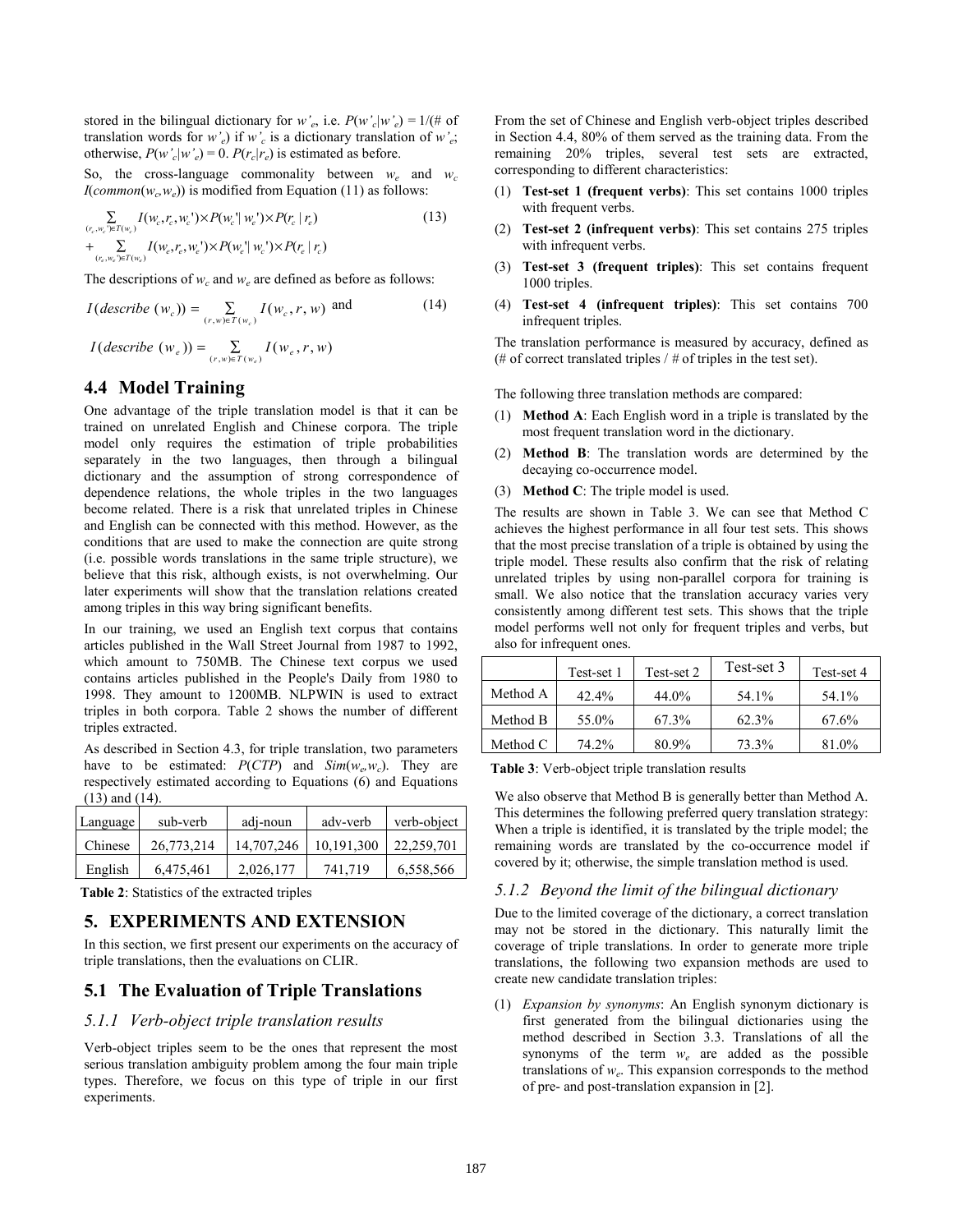(2) *Expansion by triples*: Given an English triple  $(w_e r_e w_e)$ , for each Chinese translation  $w_c$  of  $w_e$  stored in the dictionary, we select all Chinese words  $w_c$  such that  $I(w_c, r_c, w_c) > 0$  as the extended translations of *w*<sup>2</sup><sub>e</sub>; The  $I(w_c, r_c, w_c) > 0$  condition means that  $(w_c, r_c, w_c)$  is a significant triple (not a noise) in the corpus. The expansion on Chinese words is done similarly.

We now define a new word translation relation  $s(w_c|w_e)$  between words in the expansion context. This relation is no longer a probability, but a generalized score. We use it to replace  $P(w_c|w_e)$ in Equation (13). It is defined as follows. Let |*Tran*1(*we*)|,  $|Trans2(w_e)|$  and  $|Trans3(w_e)|$  be respectively the size of the translation set obtained by the non-expanded method and by the two expansion methods.

- For *unexpanded* method, each translation in *Tran1*(*we*) will be assigned an equal score  $1/|Tran1(w_e)|$  (this is the same as before).
- For *synonym expansion*, if a translation belongs to both *Tran*1(*w*<sub>c</sub>) and *Tran*2(*w*<sub>c</sub>), the score is  $0.6/|Tran1(w_{c})|$  +  $0.4/|Tran2(w_e)|$ ; if it only belongs to  $Tran1(w_e)$ , then it is  $0.6/|Tran1(w_e)|$ ; otherwise, it is 0.
- Similarly, for *triple model expansion*, if a translation belongs to both  $Tran1(w_e)$  and  $Tran3(w_e)$ , the score is  $0.6/|Tran1(w_e)|$  $+ 0.4 / |Tran3(w_e)|$ ; if it only belongs to *Tran*1( $w_e$ ), then it is  $0.6/|Tran1(w_e)|$ ; otherwise, it is 0.

The values of 0.6 and 0.4 are chosen empirically through experiments.

For example, in the triple expansion case, initially the dictionary does not contain "怀" (be pregnant [of a child]) as a translation of "bear". The triple model expansion will generate an additional translation "怀" (be pregnant [of a child]) for "bear" because "孩  $\vec{\tau}$ " (child) and its translation "child" are frequent objects of these two verbs. That is *s*(怀 |bear) is relatively high. In addition, the triples (怀, verb-obj, 孩子) and (bear, verb-obj, child) are quite frequent in the corpora, so both  $I(\mathbb{K},$  verb-obj,  $\mathbb{K}\mathbb{F}$ ) and I(bear, verb-obj, child) are strong. So globally, the commonality between 怀" and "bear is high.

We performed comparison experiments on test-set 1, using Method C for triple translation. The results are shown in Table 4.

| Method                | Accuracy |
|-----------------------|----------|
| No expansion          | 74.2%    |
| Expansion by synonyms | 69.8%    |
| Expansion by triples  | 80.3%    |

**Table 4**: Results of translation expansion

|          | English triple  | No expansion        | Triple expansion  |
|----------|-----------------|---------------------|-------------------|
| Positive | bear   child    | 忍受 孩子               | 怀 孩子              |
| examples |                 | (suffer from child) | (bear child)      |
|          | break   silence | 打碎 沉默               | 打破 沉默             |
|          |                 | (smash silence)     | (break silence)   |
| Negative | build   road    | 修建 公路               | 制定 办法             |
| examples |                 | (build road)        | (set up a method) |
|          | make   sound    | 发出 声音               | 发表 讲话             |
|          |                 | (make sound)        | (give a speech)   |

**Figure 3**: Example translations using triple model expansion

We found that synonym expansion does not bring any benefit because it introduces much noise along with some correct expansions. On the other hand, the triple model expansion achieves a substantial improvement. Its translations have a better coverage than the unexpanded method, and it also carries out a better expansion selection than the expansion by synonyms. Therefore, we integrate triple expansion in our triple translation method.

Unfortunately, it can also introduce wrong triples. Figure 3 shows some positive and negative examples. We found that the wrong expanded triple translations usually occur when the combinations of wrongly expanded translations are frequent ones in the corpus, thus cannot be filtered out using the triple translation model. The Chinese triples in the two negative examples of Figure 3 are very frequent ones. In these cases, even if the component words separately are strongly related to the original English words, their combination corresponds to a meaning different from the original one. Our current triple expansion is unable to deal with this problem.

### **5.2 CLIR Results**

The two proposed query translation methods are tested on the TREC-9 Chinese corpus. This corpus contains articles published in Hong Kong Commercial Daily, Hong Kong Daily News, and Takungpao. They amount to 260MB. It also contains 25 English queries (with translated Chinese queries) evaluated by the NIST (National Institute of Standards and Technology). We use long queries in our experiments. Chinese texts are segmented into words using a dictionary containing 220,000 words. The bilingual lexical resources we used include three human compiled bilingual lexicons (including the LDC English-Chinese dictionary) and a bilingual lexicon generated from a parallel bilingual corpus automatically. The resulting combined dictionary contains 401,477 English entries, including 109,841 words, and 291,636 phrases. The use of the combined dictionary is motivated by previous studies [9, 17], which showed that larger lexicon resource improves CLIR performance significantly.

The Okapi system with BM2500 weighting [15] is used as the basic retrieval system. The main evaluation metric is interpolated 11-point average precision. Statistical t-test and query-by-query analysis are also employed. To decide whether the improvement by method *X* over method *Y* is significant, the t-test calculates a pvalue based on the performance data of *X* and *Y*. The smaller the p-value, the more significant is the improvement. Usually, if the  $p$ -value is small enough ( $p$ -value $\leq 0.05$ ), we can conclude that the improvement is statistically significant.

The following methods are compared to investigate the effectiveness of our models for query translation:

- 1. *Monolingual*: retrieval using the manually translated Chinese queries provided with the corpus.
- 2. *Simple translation*: retrieval using query translation obtained by taking the first translations from the bilingual dictionary.
- 3. *Best-sense translation*: retrieval using translation words selected manually from the dictionary, one translation per word. This method reflects the upper bound performance using the dictionary.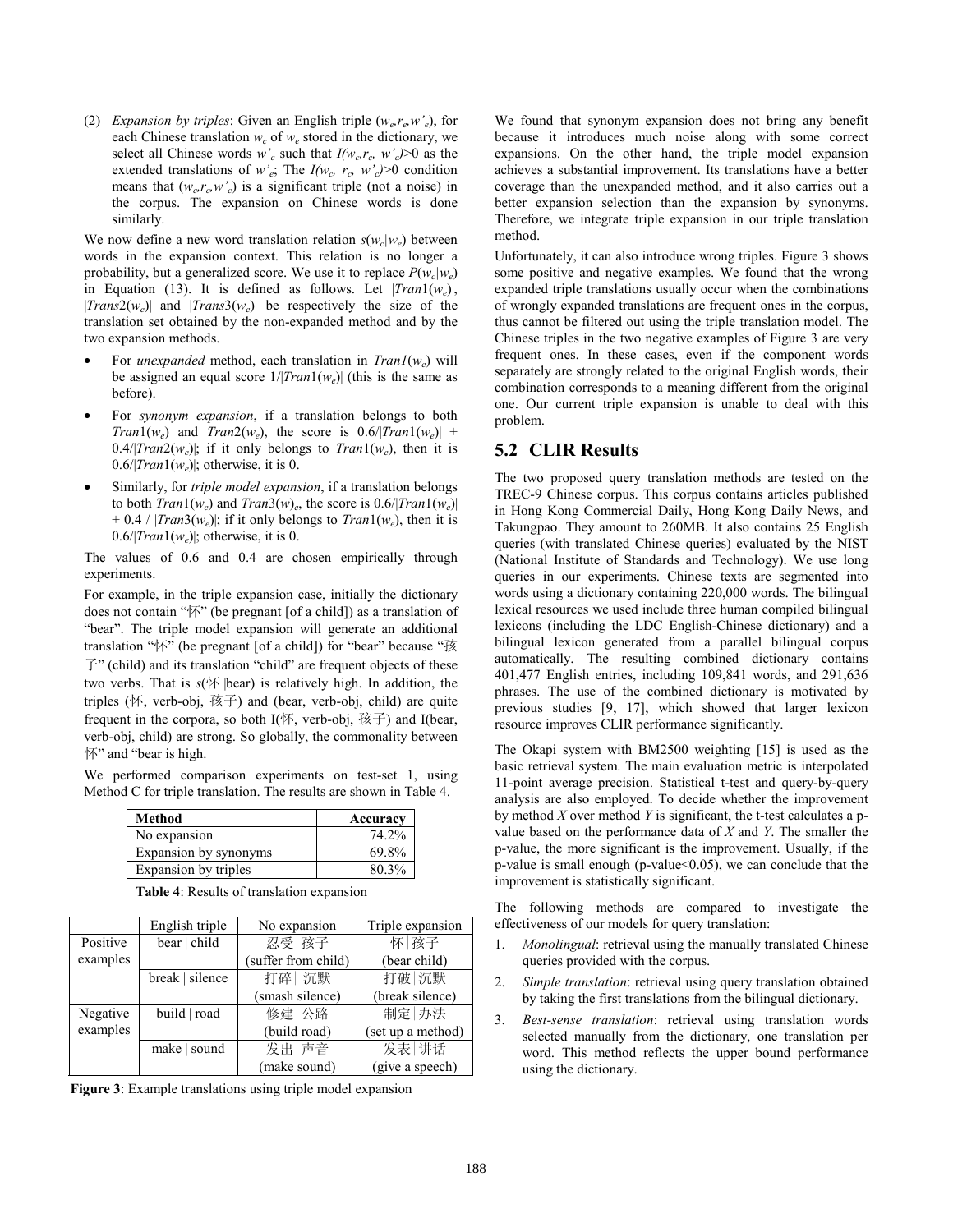4. Our methods that incorporate the use of triple translation model and the decaying co-occurrence model.

Previous work [8, 15] showed that if multiple translations of a term were accepted in query translation, it is possible to obtain better performance of cross-language retrieval than that of monolingual retrieval, partly because of the query expansion effect. In order to separate the impact of query expansion from that of query translation, in our experiments, each English query term is translated by only one Chinese term<sup>6</sup>.

The results of this series of experiments on query translation are shown in Table 5 and Figure 5. As shown in rows 4 and 5 of Table 5, both the co-occurrence model and the triple translation model bring substantial improvements over simple translation. The use of the decaying co-occurrence model results in a 48% improvement, which is statistically significant (p-value  $= 0.008$ ).

| #              | <b>Methods</b>                   | Avg. P. | $%$ Mono. IR |
|----------------|----------------------------------|---------|--------------|
|                | Monolingual                      | 0.2862  |              |
| $\overline{c}$ | Simple translation               | 0.1613  | 56%          |
| 3              | Best-sense translation           | 0.2730  | 95%          |
| 4              | $2 + \text{co-occurrence model}$ | 0.2392  | 84%          |
| 5              | $2 +$ triple model               | 0.1908  | 67%          |
| 6              | $5 +$ co-occurrence model        | 0.2517  | 88%          |

**Table 5**: Retrieval effectiveness on TREC-9 corpus



**Figure 4**: P-R curves (TREC-9 queries)

Row 6 corresponds to the preferred translation strategy. It shows that using both models in our query translation process, we achieve the best performance. It is better than using the cooccurrence model alone by 5%. This performance is partly due to the process of triple expansion.

We also observe that the combination of the triple model with the simple translation method (raw 5) leads to an effectiveness well below that with the co-occurrence model (raw 4). This is expectable because triples have a much lower coverage than cooccurrences. Therefore, in the combination of raw 5, only a few triples from 11 queries out of 25 have been translated by the triple model, while all the other words are translated by the first translation word in the dictionary. So this "counter-performance" is not surprising. Figure 5 shows a closer view on the 11 queries.

From the 11 queries, NLPWIN extracted 52 triples which appear at least 5 times in the corpus. The minimal occurrences of 5 is set due to the fact that many low frequency triples are in fact noise. The 52 triples include 12 verb-object triples, 8 sub-verb triples, and 32 adj-noun triples, and no adv-verb triples. As shown in Figure 5, for these queries, the triple translation has positive impact on the co-occurrence method for almost all the 11 queries, except for #61. In the case of query #61, only one translation word differs: (coal) consumption→消耗 (by the co-occurrence model), and consumption→消费 (by the triple model). Both translations are correct, but the first translation word is often used for industrial consumption (which is the case for this query); whereas the second is often used for consumption of particular consumers. For all the 11 queries, globally, the triple method makes a statistically significant improvement of 56% over simple translation (p-value =  $0.015$ ), and 10% over the decaying cooccurrence model (p-value  $= 0.02$ ).

A further analysis shows that the triple translation model is able to assemble translation words correctly in a triple because the triples can capture the syntactic dependency between not only sequential words (i.e. phrases) but also non-sequential words in a sentence as the (originate, sub, computer-virus) triple in query #64 shown in Figure 6. All the translations in Figure 6 are correct.

We can compare some of examples of Figure 6 with those by the decaying co-occurrence model (Method 5). For Queries #63 and #64, the co-occurrence model gives some different but correct translations for the following words: develop $\rightarrow \mathbb{R}$  are originate  $\rightarrow$ 发源. However, the word "hacker" in Query #65 is wrongly translated as 恶作剧者 (joker), and "charge" as 保护 (protect) by the co-occurrence method. For these cases, the triple translation method generates the correct translations. These examples show that the translations with triples can successfully correct some of the incorrect selections of translation words.



**Figure 5**: The queries containing triples

 $\overline{a}$ 

<sup>&</sup>lt;sup>6</sup> This follows a suggestion by Douglas Oard.

<sup>&</sup>lt;sup>7</sup> Usually, if p-value< $0.05$ , one considers that the improvement is statistically significant.